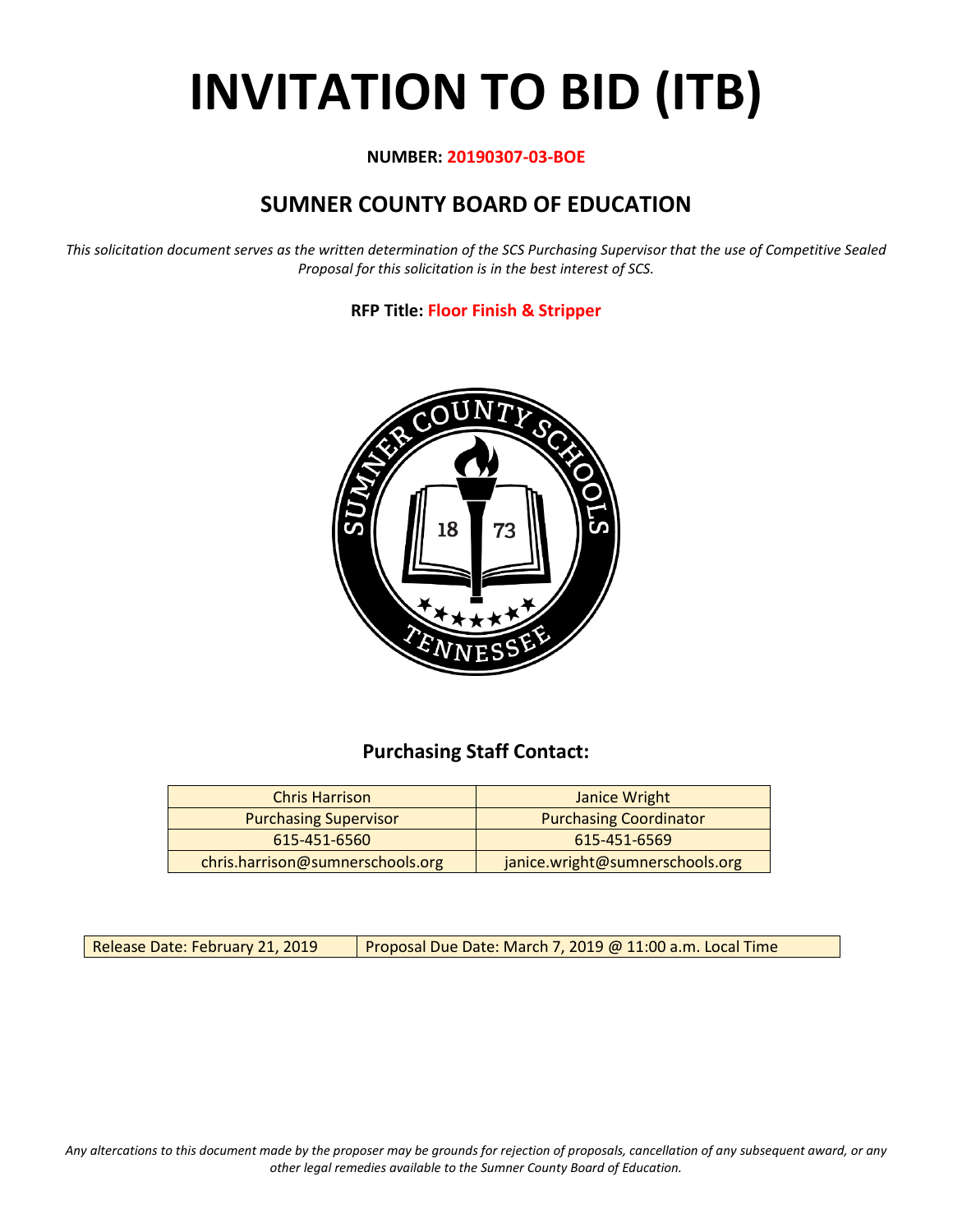## **NOTICE TO PROPOSERS**

There may be one or more amendments to this ITB. In order to receive communication for any such amendments issued specifically to this ITB, the proposer must provide the information requested below to the Sumner County Board of Education (SCS) Purchasing Department. The information may be sent by email to: Chris Harrison, Purchasing Supervisor, chris.harrison@sumnerschools.org. SCS will send amendments only to those proposers which complete and return this information in a timely manner.

| <b>ITB Number:</b>      | 20190307-03-BOE Floor Finish & Stripper                     |  |  |
|-------------------------|-------------------------------------------------------------|--|--|
| Company Name:           |                                                             |  |  |
| <b>Mailing Address:</b> |                                                             |  |  |
|                         |                                                             |  |  |
|                         |                                                             |  |  |
| Phone Number:           | <u> 1989 - Johann Stoff, amerikansk politiker (d. 1989)</u> |  |  |
| <b>Contact Person:</b>  |                                                             |  |  |
| <b>Email Address:</b>   |                                                             |  |  |
|                         |                                                             |  |  |
| Authorized Signature:   |                                                             |  |  |
| <b>Printed Name:</b>    |                                                             |  |  |
| Date:                   |                                                             |  |  |

Emailed amendments will be sent in a Microsoft Word (Office for Windows) or Portable Document Format (pdf) format. Any alterations to the document made by the proposer may be grounds for rejection of proposal, cancellation of any subsequent award or any other legal remedies available to SCS.

Amendments will also be posted on the SCS website **https://sumnerschools.org/index.php/current-bids-and-rfps** and attached to the solicitation listing as a PDF or WORD file. Check the particular solicitation on the Current Bids and RFPs webpage for any posted amendments.

By completing and returning this form, the Proposer has expressed its intent to provide a proposal for **20190307-03-BOE Floor Finish & Stripper.**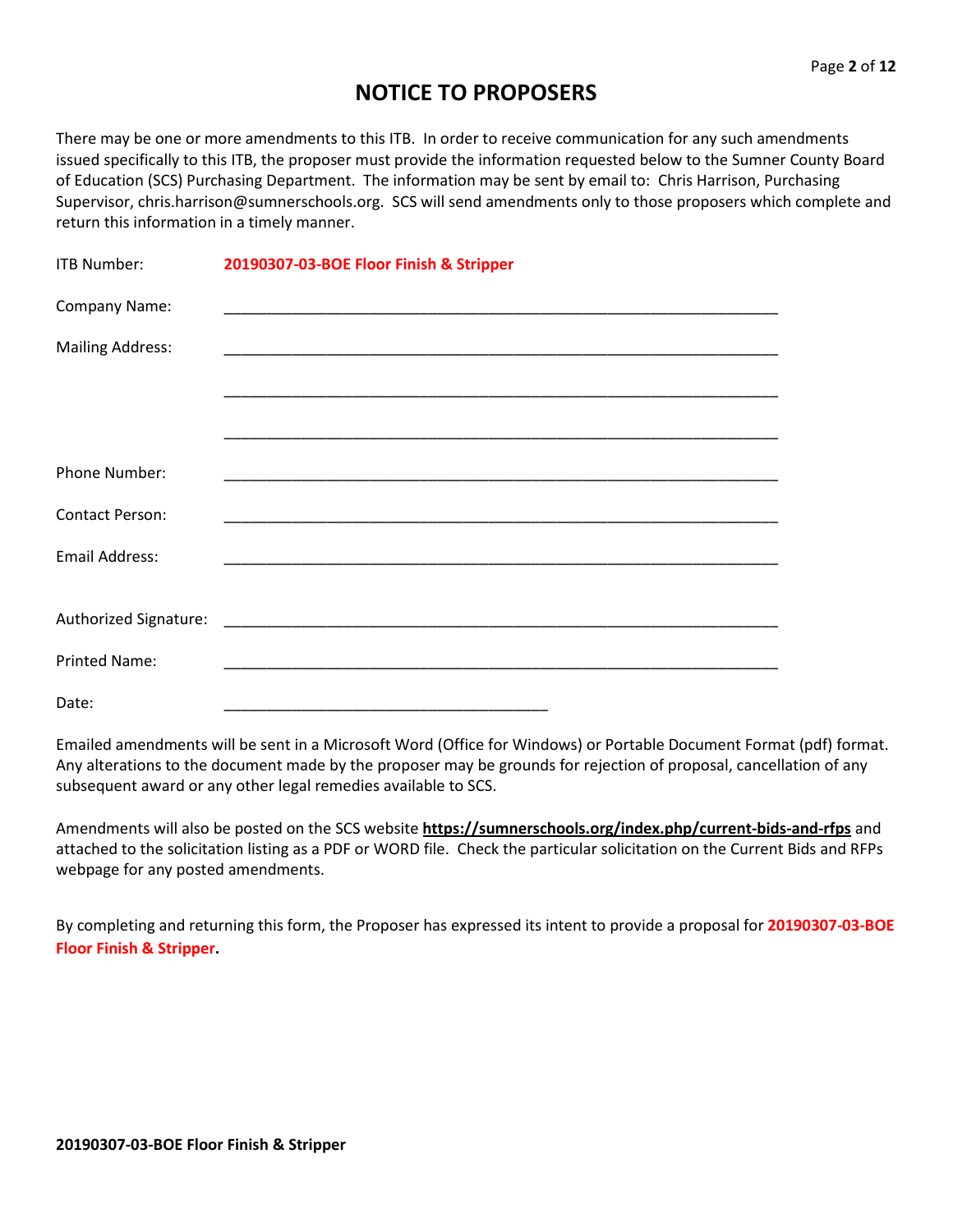## **TABLE OF CONTENTS**

- 1. Specification
- 2. Source Selection and Contract Award
- 3. Schedule of Events
- 4. Delivery of Proposals
- 5. Protests
- 6. New Vendors

#### 7. Attachments

- A. Bid Form/Certification
- B. IRS Form W9
- C. Attestation Re Personnel
- D. Standard Terms and Conditions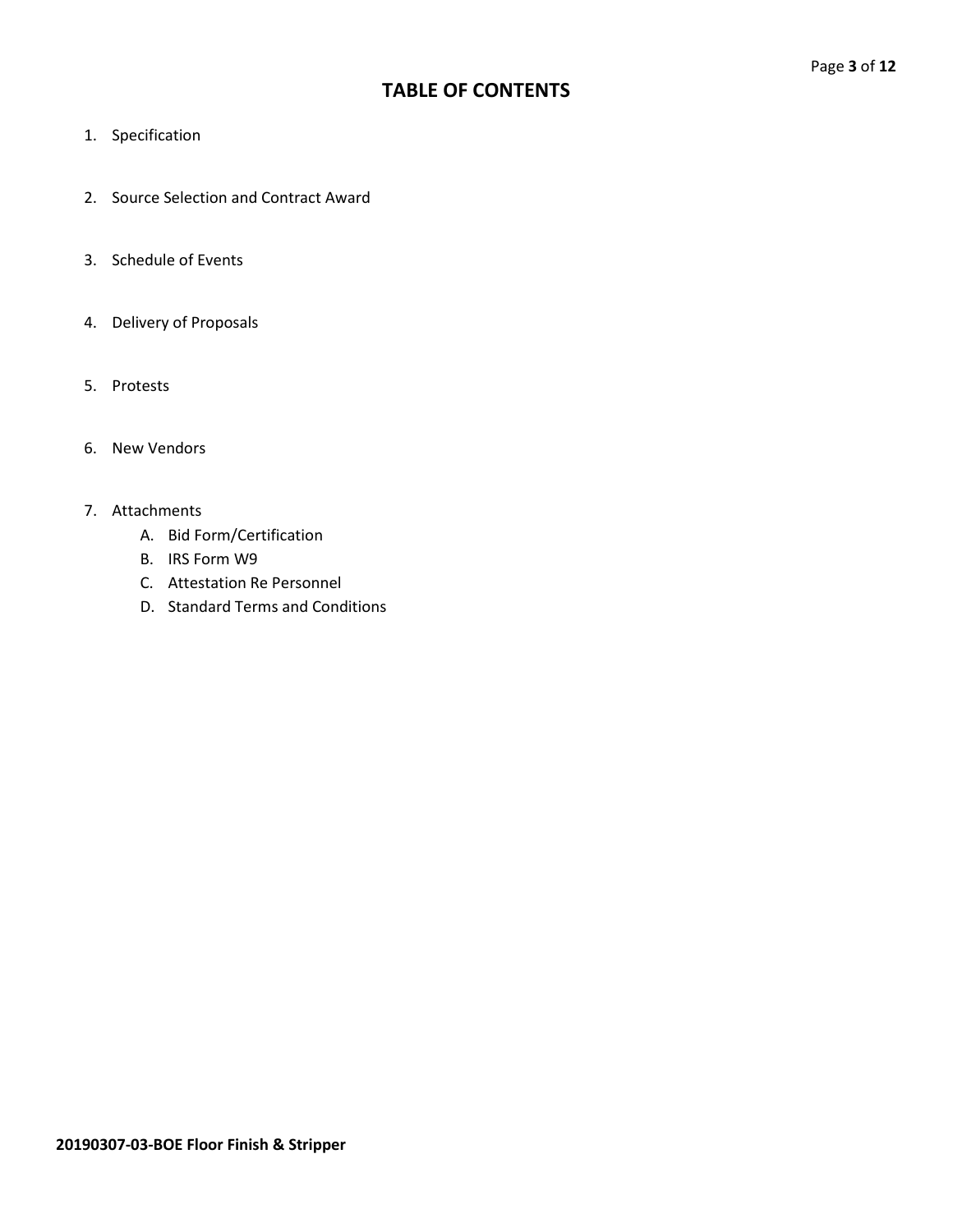#### 1. Specification

SCS is soliciting bids for floor finish and stripper. Failure to meet any of the outlined specifications or requirements at anytime will result in default of said bid/award, cause for termination of agreement and return of unused product at the Proposer's expense. The Proposer will be responsible for freight plus any fees incurred by SCS in sourcing another supplier.

- Bid prices are to be valid from March 1, 2019 December 31, 2019
- Bid prices are to include delivery charges.
- If not bidding exactly to specs give details in the NOTES area of the bid form.
- More or less of any item may be purchased at the bid price. Items with quantity or dollar amount limitations will not be considered.

The following items are to be as specified:

FLOOR FINISH – Equal to or better than Diversey Vectra Floor Finish. Packaged in five-gallon bag-in-a-box container. **Product Literature must be attached to bid**.

STRIPPER – Equal to or better than Diversey Bravo. Packaged in five-gallon bag-in-a-box. **Product Literature must be attached to bid**.

SCS shall accept a proposal that contains a Base Bid and one (1) alternate product. SCS shall not accept multiple proposals from a single vendor. The Proposer must label the Product Literature as "Base Bid" and "Alternate Bid".

- 2. Source Selection and Contract Award
	- Award, if made, will be made to the proposer submitting the lowest cost proposal and whom is also determined to be Responsive.
		- o General Criteria to be determined "Responsive"
			- Does the proposal include all required information?
			- **•** Does the proposal include completed attachment forms?
			- Was the proposal delivered on or before the stated deadline?
	- SCS reserves the right to reject any proposal that takes exception to the specifications unless prior approval is requested and granted by SCS.
	- Upon mutual agreement by both parties, SCS shall grant the right to extend the terms, conditions and prices of contract(s) awarded from this ITB to other Institutions (such as State, Local and/or Public Agencies) who express an interest in participating in any contract that results from this ITB. Each of the "piggyback" Institutions will issue their own purchasing documents for purchase of the goods/services. Proposer agrees that SCS shall bear no responsibility or liability for any agreements between Proposer and the other Institution(s) who desire to exercise this option.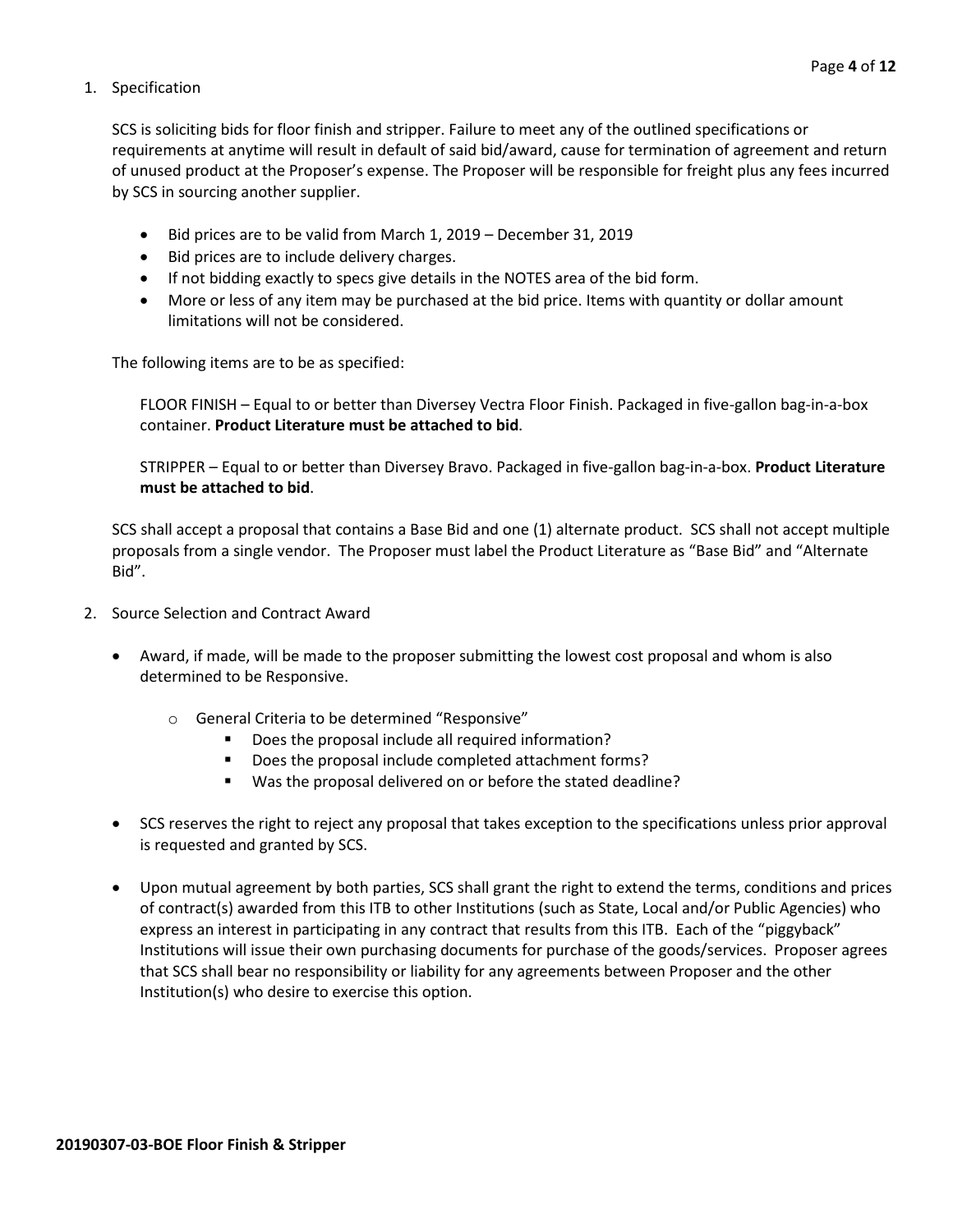3. Schedule of Events

| <b>RFP Issued</b>              | <b>February 21, 2019</b>              |
|--------------------------------|---------------------------------------|
| <b>Questions DEADLINE</b>      | <b>February 28, 2019</b>              |
| <b>RFP Submission DEADLINE</b> | March 7, 2019 @ 11:00 a.m. Local Time |

#### 4. Delivery of Proposals

Sealed proposals will be accepted until **March 7, 2019 @ 10:00 a.m. Local Time**. Proposals received after that time will be deemed invalid. Vendors mailing proposal packages must allow sufficient time to ensure receipt of their package by the time specified. SCS shall not accept proposals via electronic transmission such as email, fax, etc. There will be no exceptions. Proposals will be opened and read aloud. The reading of the bids will begin at **10:00 a.m. Local Time**.

Due to the nature of deliveries to the SCS Support Services Facility by carriers such as UPS, FedEx and such like; the proposal package will be accepted if the date and time on the delivery confirmation are indicated to be on or before the Proposal Deadline.

| Delivery Address: | Sumner County Board of Education |
|-------------------|----------------------------------|
|                   | Attn: Purchasing Supervisor      |
|                   | 1500 Airport Road                |
|                   | Gallatin, TN 37066               |

The package containing the proposal must be sealed and clearly marked on the outside of the package: **"20190307-03-BOE Floor Finish & Stripper" DO NOT OPEN**

#### 5. Protests

In the event that any interested party finds any part of the listed specifications, terms or conditions to be discrepant, incomplete or otherwise questionable in any respect; it shall be the responsibility of the concerned party to notify the SCS Purchasing Office of such matters immediately upon receipt of the ITB. All notifications must be sent to the Purchasing Supervisor via email at [purchasing@sumnerschools.org.](mailto:purchasing@sumnerschools.org)

Any actual or prospective Proposer who is aggrieved in connection with the ITB or award of a contract may protest to the Purchasing Supervisor and/or the Sumner County Board of Education at its regularly scheduled meeting.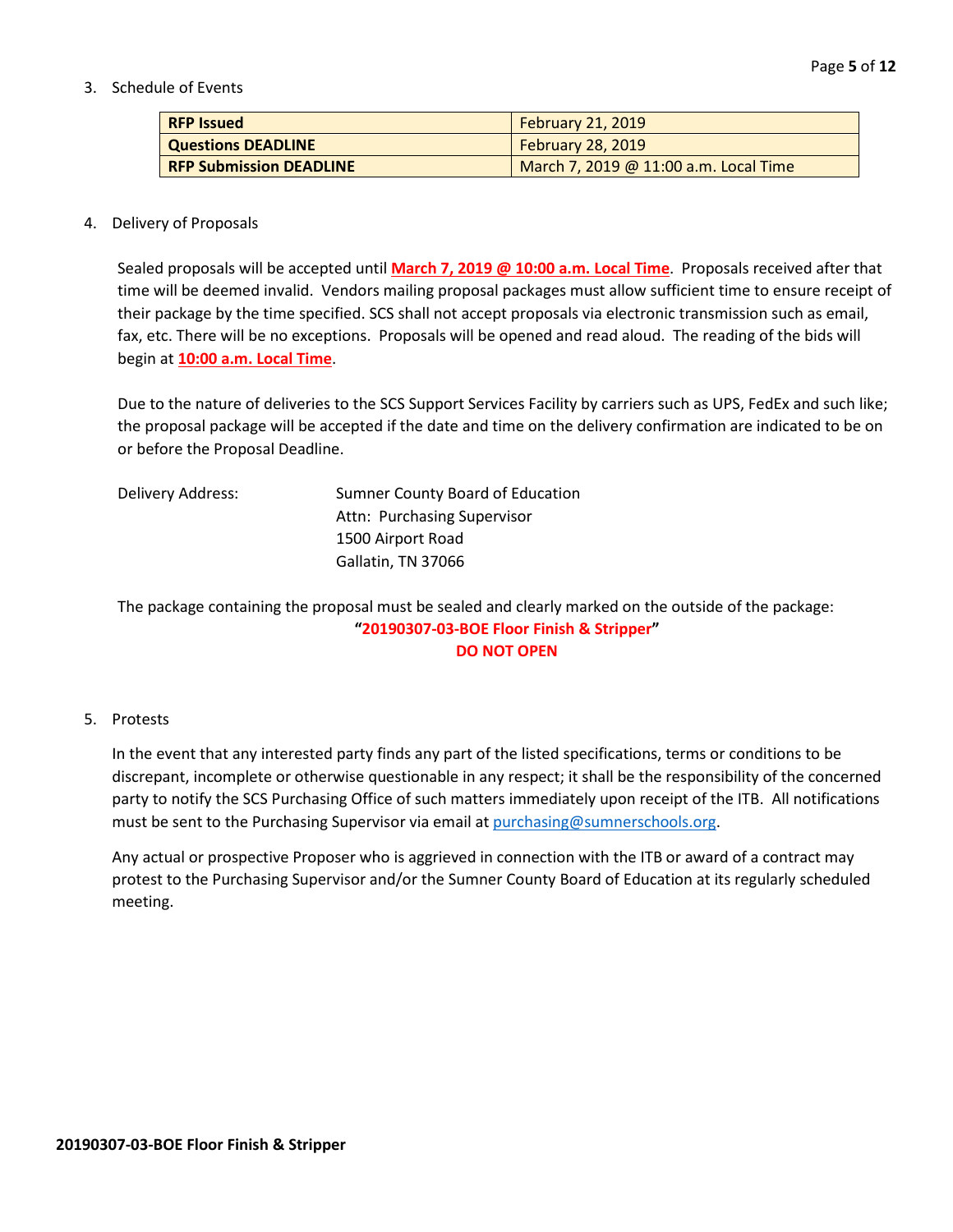#### 6. New Vendors

- To comply with Internal Revenue Service requirements, all vendors who perform any type of service are required to have a current IRS Form W-9 on file with the SCS Finance Department. It is a mandatory requirement to complete the IRS Form W-9 (Attachment 1) included in this RFP.
- To comply with the Tennessee Lawful Employment Act (50-1-702 and 50-1-703), non-employees (individuals paid directly by the employer in exchange for the individual's labor or services) must have on file one (1) of the following documents:
	- o A valid Tennessee driver's license or photo identification;
	- $\circ$  A valid driver's license or photo identification from another state where the license requirements are at least as strict as those in Tennessee;
	- o A birth certificate issued by a U.S. state, jurisdiction or territory;
	- o A U.S. government issued certified birth certificate;
	- o A valid, unexpired U.S. passport;
	- o A U.S. certificate of birth abroad (DS-1350 or FS-545)
	- o A report of birth abroad of a U.S. citizen (FS-240);
	- o A certificate of citizenship (N560 or N561);
	- o A certificate of naturalization (N550, N570 or N578);
	- o A U.S citizen identification card (I-197 or I-179); or
	- $\circ$  Valid alien registration documentation or other proof of current immigration registration recognized by the United States Department of Homeland Security that contains the individual's complete legal name and current alien admission number or alien file number (or numbers if the individual has more than one number).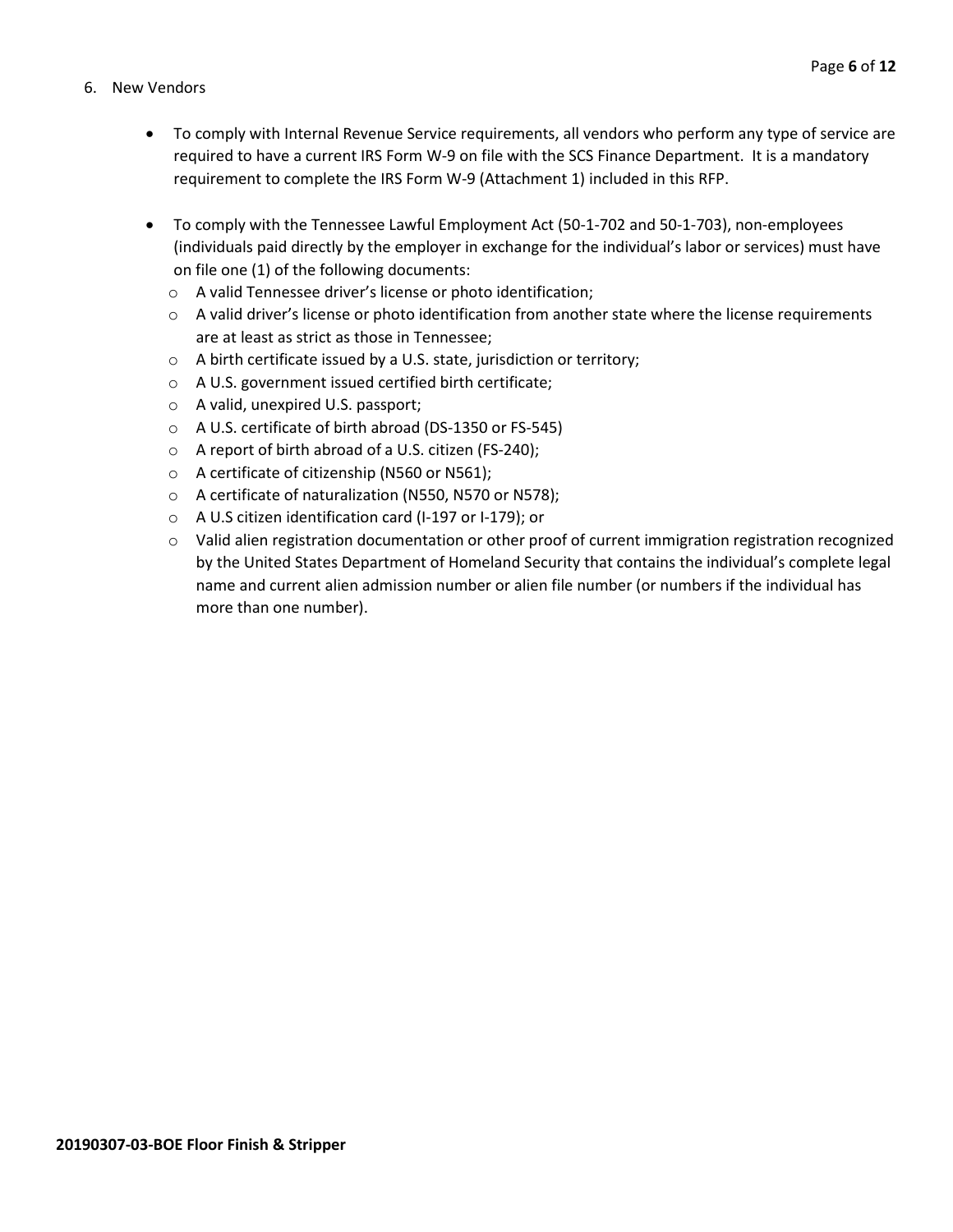

Attn: Purchasing Supervisor 1500 Airport Road Gallatin, TN 37066

Date

|                 | <b>DESCRIPTION</b>  | <b>QUANTITY</b> | <b>PRICE PER UNIT</b> | <b>EXTENDED PRICE</b> |
|-----------------|---------------------|-----------------|-----------------------|-----------------------|
| <b>BASE BID</b> |                     |                 |                       |                       |
| 1               | <b>Floor Finish</b> | 1300 bx.        |                       |                       |
| $\overline{2}$  | 400 bx.<br>Stripper |                 |                       |                       |
|                 |                     |                 | <b>GRAND TOTAL</b>    |                       |
|                 |                     |                 | <b>ALTERNATE BID</b>  |                       |
| 1               | <b>Floor Finish</b> | 1300 bx.        |                       |                       |
| $\overline{2}$  | Stripper            | 400 bx.         |                       |                       |
|                 |                     |                 | <b>GRAND TOTAL</b>    |                       |
|                 |                     |                 |                       |                       |

By checking this box, Proposer agrees that SCS reserves the right to extend the terms, conditions and prices of this contract to other Institutions (such as State, Local and/or Public Agencies) who express an interest in participating in any contract that results from this ITB. Each of the piggyback Institutions will issue their own purchasing documents for the goods/service. Proposer agrees that SCS shall bear no responsibility or liability for any agreements between Proposer and the other Institution(s) who desire to exercise this option.

| <b>NOTES:</b> |  |
|---------------|--|
|               |  |
|               |  |
|               |  |
|               |  |
|               |  |

| <b>AUTHORIZED SIGNATURE:</b> |  |
|------------------------------|--|
| <b>PRINTED NAME:</b>         |  |
| TITLE:                       |  |
| <b>COMPANY NAME:</b>         |  |
| <b>PHONE:</b>                |  |
| <b>EMAIL</b>                 |  |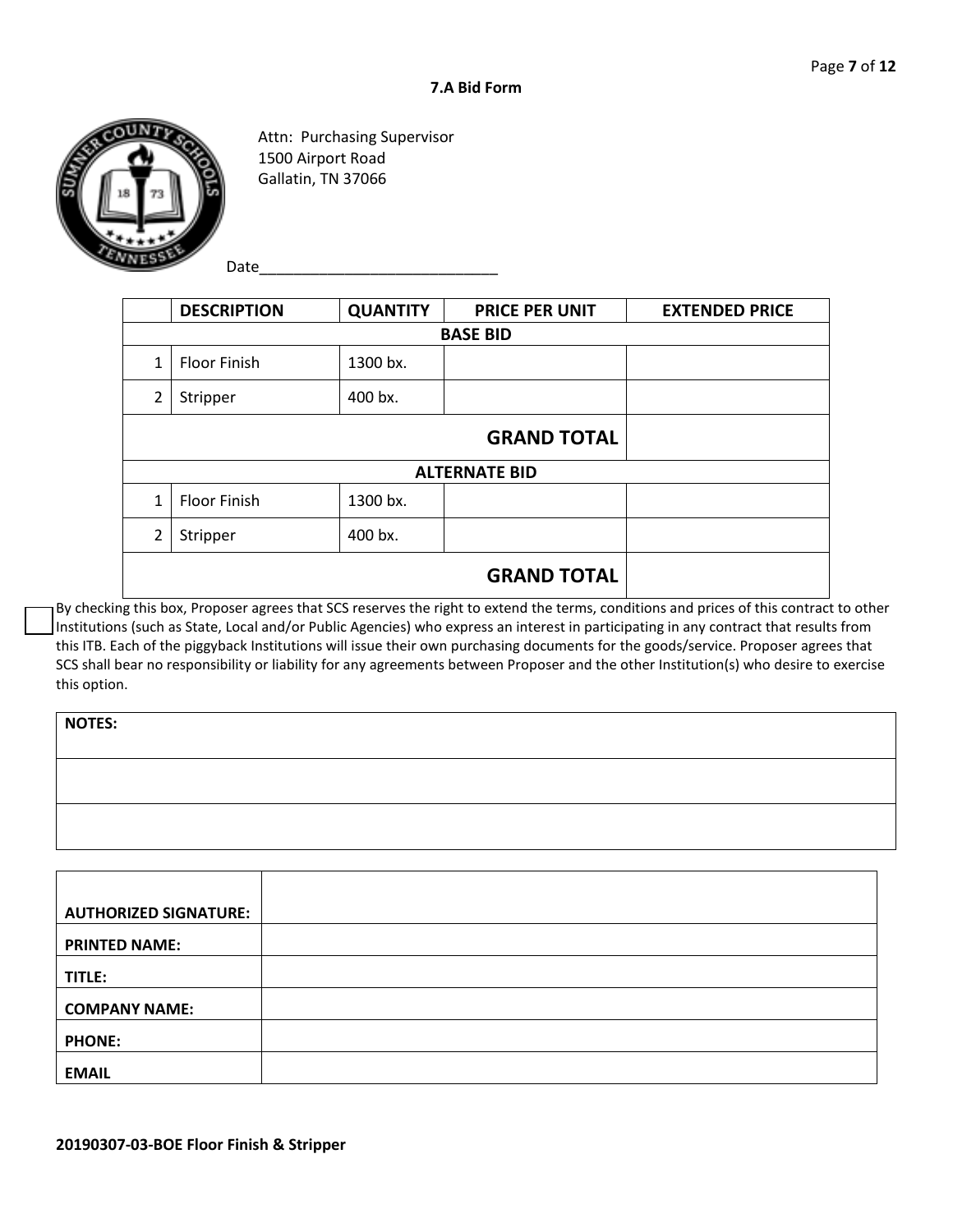#### 7.B IRS Form W9

|                                                                                                                                                                                                                                                                                                                                                                                                                                                                                                                                                                                                                                                                                                                                                                                                     | <b>Request for Taxpayer</b><br>(Rev. December 2014)<br><b>Identification Number and Certification</b><br>Department of the Treasury<br>Internal Revenue Service<br>1 Name (as shown on your income tax return). Name is required on this line; do not leave this line blank.                                                                                                                                                                                                                                                                                                                                                                                                                                                                                                                                                                                                                                                                                                                                                                                                                       |                                                                                                                                                                                                                                                                                                                                                                                                                                                                                                                                                |                            |  | Give Form to the<br>requester. Do not<br>send to the IRS. |  |  |
|-----------------------------------------------------------------------------------------------------------------------------------------------------------------------------------------------------------------------------------------------------------------------------------------------------------------------------------------------------------------------------------------------------------------------------------------------------------------------------------------------------------------------------------------------------------------------------------------------------------------------------------------------------------------------------------------------------------------------------------------------------------------------------------------------------|----------------------------------------------------------------------------------------------------------------------------------------------------------------------------------------------------------------------------------------------------------------------------------------------------------------------------------------------------------------------------------------------------------------------------------------------------------------------------------------------------------------------------------------------------------------------------------------------------------------------------------------------------------------------------------------------------------------------------------------------------------------------------------------------------------------------------------------------------------------------------------------------------------------------------------------------------------------------------------------------------------------------------------------------------------------------------------------------------|------------------------------------------------------------------------------------------------------------------------------------------------------------------------------------------------------------------------------------------------------------------------------------------------------------------------------------------------------------------------------------------------------------------------------------------------------------------------------------------------------------------------------------------------|----------------------------|--|-----------------------------------------------------------|--|--|
| Print or type                                                                                                                                                                                                                                                                                                                                                                                                                                                                                                                                                                                                                                                                                                                                                                                       | 2 Business name/disregarded entity name, if different from above<br>σû<br>page<br>4 Exemptions (codes apply only to<br>3 Check appropriate box for federal tax classification; check only one of the following seven boxes:<br>Specific Instructions on<br>certain entities, not individuals; see<br>C Corporation<br>S Corporation Partnership<br>Individual/sole proprietor or<br>Trust/estate<br>instructions on page 3):<br>single-member LLC<br>Exempt payee code (if any)<br>Limited liability company. Enter the tax classification (C=C corporation, S=S corporation, P=partnership) ▶<br>Exemption from FATCA reporting<br>Note. For a single-member LLC that is disregarded, do not check LLC; check the appropriate box in the line above for<br>the tax classification of the single-member owner.<br>code (if anv)<br>(Applies to accounts maintained outside the U.S.)<br>Other (see instructions)<br>5 Address (number, street, and apt. or suite no.)<br>Requester's name and address (optional)<br>6 City, state, and ZIP code<br>See<br>7 List account number(s) here (optional) |                                                                                                                                                                                                                                                                                                                                                                                                                                                                                                                                                |                            |  |                                                           |  |  |
|                                                                                                                                                                                                                                                                                                                                                                                                                                                                                                                                                                                                                                                                                                                                                                                                     |                                                                                                                                                                                                                                                                                                                                                                                                                                                                                                                                                                                                                                                                                                                                                                                                                                                                                                                                                                                                                                                                                                    |                                                                                                                                                                                                                                                                                                                                                                                                                                                                                                                                                |                            |  |                                                           |  |  |
| Part I<br><b>Taxpayer Identification Number (TIN)</b><br>Social security number<br>Enter your TIN in the appropriate box. The TIN provided must match the name given on line 1 to avoid<br>backup withholding. For individuals, this is generally your social security number (SSN). However, for a<br>resident alien, sole proprietor, or disregarded entity, see the Part I instructions on page 3. For other<br>entities, it is your employer identification number (EIN). If you do not have a number, see How to get a<br>TIN on page 3.<br>or<br><b>Employer identification number</b><br>Note. If the account is in more than one name, see the instructions for line 1 and the chart on page 4 for<br>guidelines on whose number to enter.                                                  |                                                                                                                                                                                                                                                                                                                                                                                                                                                                                                                                                                                                                                                                                                                                                                                                                                                                                                                                                                                                                                                                                                    |                                                                                                                                                                                                                                                                                                                                                                                                                                                                                                                                                |                            |  |                                                           |  |  |
|                                                                                                                                                                                                                                                                                                                                                                                                                                                                                                                                                                                                                                                                                                                                                                                                     | Part II<br><b>Certification</b>                                                                                                                                                                                                                                                                                                                                                                                                                                                                                                                                                                                                                                                                                                                                                                                                                                                                                                                                                                                                                                                                    |                                                                                                                                                                                                                                                                                                                                                                                                                                                                                                                                                |                            |  |                                                           |  |  |
|                                                                                                                                                                                                                                                                                                                                                                                                                                                                                                                                                                                                                                                                                                                                                                                                     | Under penalties of perjury, I certify that:                                                                                                                                                                                                                                                                                                                                                                                                                                                                                                                                                                                                                                                                                                                                                                                                                                                                                                                                                                                                                                                        |                                                                                                                                                                                                                                                                                                                                                                                                                                                                                                                                                |                            |  |                                                           |  |  |
| 1. The number shown on this form is my correct taxpayer identification number (or I am waiting for a number to be issued to me); and<br>2. I am not subject to backup withholding because: (a) I am exempt from backup withholding, or (b) I have not been notified by the Internal Revenue<br>Service (IRS) that I am subject to backup withholding as a result of a failure to report all interest or dividends, or (c) the IRS has notified me that I am<br>no longer subject to backup withholding; and                                                                                                                                                                                                                                                                                         |                                                                                                                                                                                                                                                                                                                                                                                                                                                                                                                                                                                                                                                                                                                                                                                                                                                                                                                                                                                                                                                                                                    |                                                                                                                                                                                                                                                                                                                                                                                                                                                                                                                                                |                            |  |                                                           |  |  |
|                                                                                                                                                                                                                                                                                                                                                                                                                                                                                                                                                                                                                                                                                                                                                                                                     |                                                                                                                                                                                                                                                                                                                                                                                                                                                                                                                                                                                                                                                                                                                                                                                                                                                                                                                                                                                                                                                                                                    | 3. I am a U.S. citizen or other U.S. person (defined below); and                                                                                                                                                                                                                                                                                                                                                                                                                                                                               |                            |  |                                                           |  |  |
| 4. The FATCA code(s) entered on this form (if any) indicating that I am exempt from FATCA reporting is correct.<br>Certification instructions. You must cross out item 2 above if you have been notified by the IRS that you are currently subject to backup withholding<br>because you have failed to report all interest and dividends on your tax return. For real estate transactions, item 2 does not apply. For mortgage<br>interest paid, acquisition or abandonment of secured property, cancellation of debt, contributions to an individual retirement arrangement (IRA), and<br>generally, payments other than interest and dividends, you are not required to sign the certification, but you must provide your correct TIN. See the<br>instructions on page 3.<br>Sign<br>Signature of |                                                                                                                                                                                                                                                                                                                                                                                                                                                                                                                                                                                                                                                                                                                                                                                                                                                                                                                                                                                                                                                                                                    |                                                                                                                                                                                                                                                                                                                                                                                                                                                                                                                                                |                            |  |                                                           |  |  |
| Here                                                                                                                                                                                                                                                                                                                                                                                                                                                                                                                                                                                                                                                                                                                                                                                                | U.S. person $\blacktriangleright$                                                                                                                                                                                                                                                                                                                                                                                                                                                                                                                                                                                                                                                                                                                                                                                                                                                                                                                                                                                                                                                                  |                                                                                                                                                                                                                                                                                                                                                                                                                                                                                                                                                | Date $\blacktriangleright$ |  |                                                           |  |  |
| <b>General Instructions</b><br>Section references are to the Internal Revenue Code unless otherwise noted.<br>Future developments. Information about developments affecting Form W-9 (such<br>as legislation enacted after we release it) is at www.irs.gov/fw9.                                                                                                                                                                                                                                                                                                                                                                                                                                                                                                                                    |                                                                                                                                                                                                                                                                                                                                                                                                                                                                                                                                                                                                                                                                                                                                                                                                                                                                                                                                                                                                                                                                                                    | · Form 1098 (home mortgage interest), 1098-E (student loan interest), 1098-T<br>(tuition)<br>· Form 1099-C (canceled debt)<br>· Form 1099-A (acquisition or abandonment of secured property)<br>Use Form W-9 only if you are a U.S. person (including a resident alien), to                                                                                                                                                                                                                                                                    |                            |  |                                                           |  |  |
| <b>Purpose of Form</b><br>An individual or entity (Form W-9 requester) who is required to file an information<br>return with the IRS must obtain your correct taxpayer identification number (TIN)<br>which may be your social security number (SSN), individual taxpayer identification<br>number (ITIN), adoption taxpayer identification number (ATIN), or employer<br>identification number (EIN), to report on an information return the amount paid to<br>you, or other amount reportable on an information return. Examples of information<br>returns include, but are not limited to, the following:                                                                                                                                                                                        |                                                                                                                                                                                                                                                                                                                                                                                                                                                                                                                                                                                                                                                                                                                                                                                                                                                                                                                                                                                                                                                                                                    | provide your correct TIN.<br>If you do not return Form W-9 to the requester with a TIN, you might be subject<br>to backup withholding. See What is backup withholding? on page 2.<br>By signing the filled-out form, you:<br>1. Certify that the TIN you are giving is correct (or you are waiting for a number<br>to be issued).<br>2. Certify that you are not subject to backup withholding, or                                                                                                                                             |                            |  |                                                           |  |  |
| · Form 1099-INT (interest earned or paid)<br>. Form 1099-DIV (dividends, including those from stocks or mutual funds)<br>. Form 1099-MISC (various types of income, prizes, awards, or gross proceeds)<br>. Form 1099-B (stock or mutual fund sales and certain other transactions by<br>brokers)<br>· Form 1099-S (proceeds from real estate transactions)<br>. Form 1099-K (merchant card and third party network transactions)                                                                                                                                                                                                                                                                                                                                                                   |                                                                                                                                                                                                                                                                                                                                                                                                                                                                                                                                                                                                                                                                                                                                                                                                                                                                                                                                                                                                                                                                                                    | 3. Claim exemption from backup withholding if you are a U.S. exempt payee. If<br>applicable, you are also certifying that as a U.S. person, your allocable share of<br>any partnership income from a U.S. trade or business is not subject to the<br>withholding tax on foreign partners' share of effectively connected income, and<br>4. Certify that FATCA code(s) entered on this form (if any) indicating that you are<br>exempt from the FATCA reporting, is correct. See What is FATCA reporting? on<br>page 2 for further information. |                            |  |                                                           |  |  |

Cat. No. 10231X

Form W-9 (Rev. 12-2014)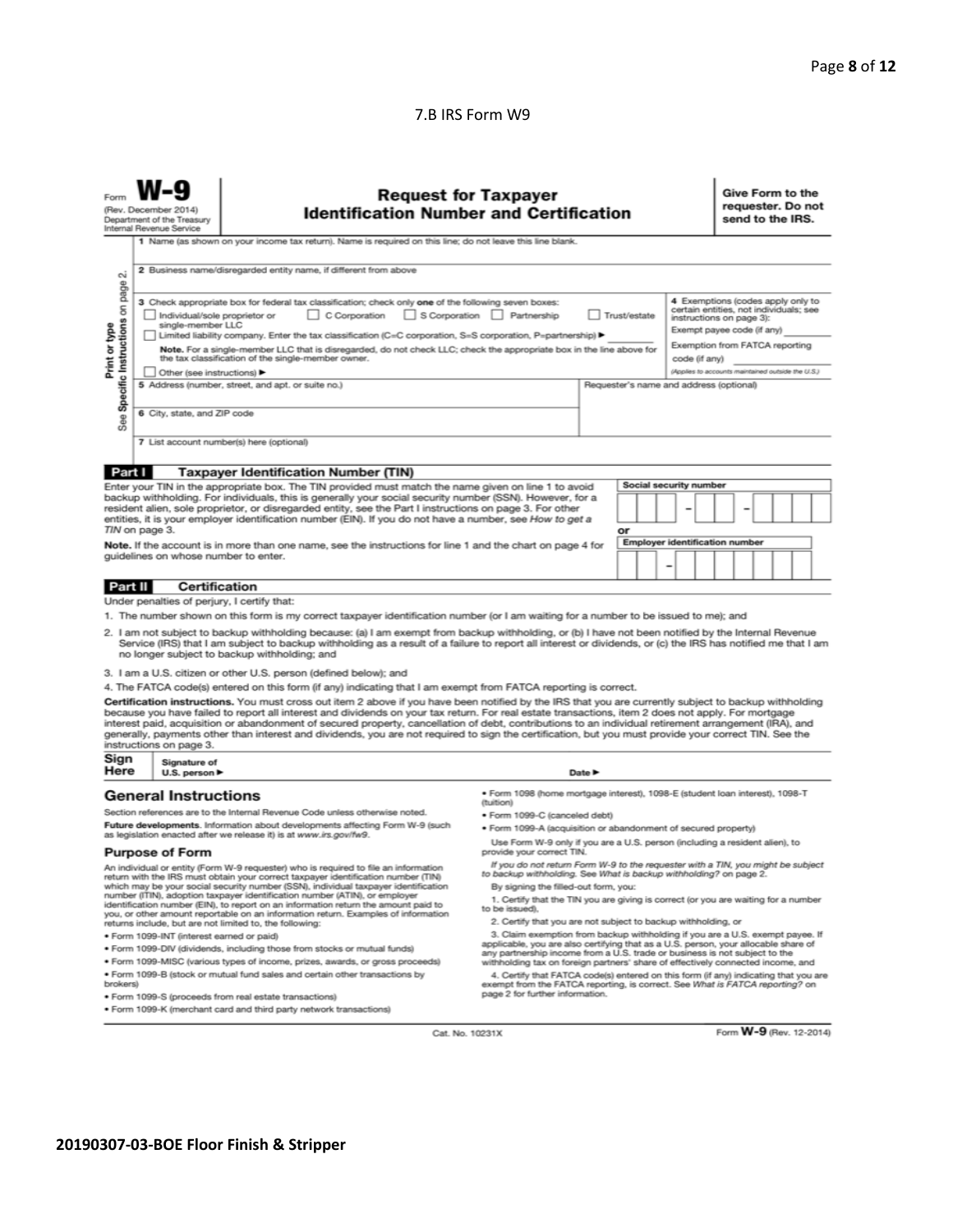### **ATTESTATION RE PERSONNEL USED IN CONTRACT PERFORMANCE**

| LCONTRACTOR LEGAL ENTITY NAME:                                         |  |
|------------------------------------------------------------------------|--|
| FEDERAL EMPLOYER IDENTIFICATION NUMBER:<br>(or Social Security Number) |  |

**The Contractor, identified above, does hereby attest, certify, warrant and assure that the Contractor shall not knowingly utilize the services of an illegal immigrant in the performance of this Contract and shall not knowingly utilize the services of any subcontractor who will utilize the services of an illegal immigrant in the performance of this Contract, T.C.A. § 12-3-309.**

SIGNATURE & DATE:

*NOTICE: This attestation MUST be signed by an individual empowered to contractually bind the Contractor.*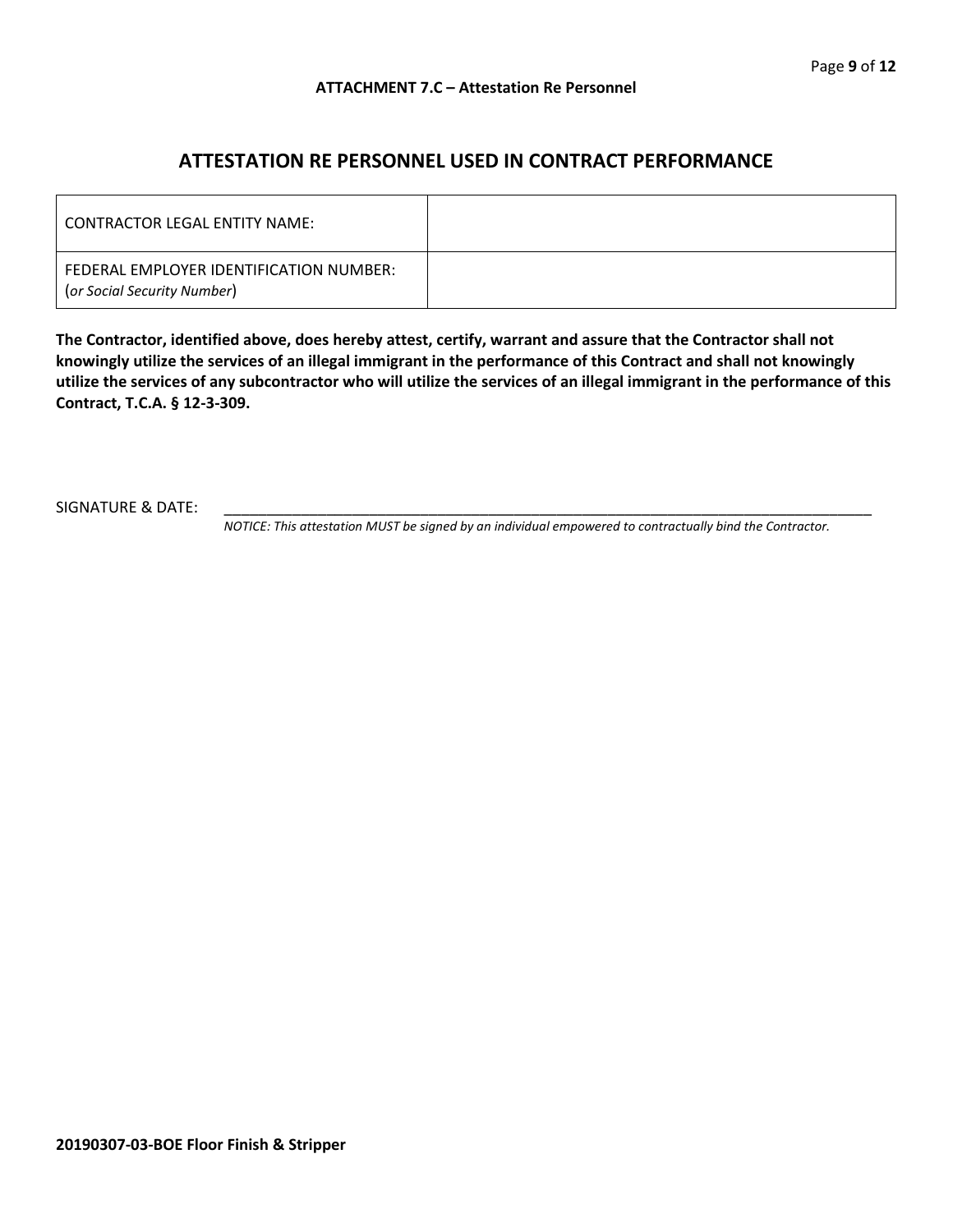#### **ATTACHMENT 7.D – Standard Terms & Conditions SUMNER COUNTY BOARD OF EDUCATION (SCS)**

#### **1. PREPARATION AND SUBMISSION OF BID.**

- **a.** Failure to examine any drawings**,** specifications, or instructions will be at the proposer's risk. Any deviation from the stated terms, conditions and specifications must be coordinated with and approved in writing by the SCS Purchasing Supervisor.
- **b.** ITB SUBMITTAL / SIGNATURE: Proposal shall give the full name and business address of the bidder. If the proposer is a corporation, the name shall be stated as it is in the corporate charter. Proposals must be signed in ink by the proposer's authorized agent. Unsigned proposals will be rejected. Proposals are to be sealed and the outside of the envelope is to reference the ITB number. The person signing the proposal must show their title, and if requested by SCS, must furnish satisfactory proof of his or her authority to bind his or her company in contract. Proposer understands that by submitting a proposal with an authorized signature, it shall constitute an offer to SCS. Proposals must be typewritten or in ink; otherwise they may not be considered. Purchase orders will be issued to the firm name appearing on the W9. Electronic submissions via email, fax, etc. shall not be accepted.
- **c.** SCS is not responsible for any costs incurred by any vendor pursuant to the ITB. The vendor shall be responsible for all costs incurred in connection with the preparation and submission of its proposal.
- **d.** All proposers must be in compliance with T.C.A. § 62-6-119 at the time of proposal submission and provide evidence of compliance with the applicable provisions of the chapter before such proposal may be considered.
- **e.** Proposals are to be received in the location designated in the ITB no later than the specified date and time. Late submissions will NOT be opened or considered.
- **f.** No erasures permitted. Errors may be crossed out and corrections printed in ink or typewritten adjacent to error and must be initialed in ink by person signing the proposal.
- **g.** Specifications: Reference to available specifications shall be sufficient to make the terms of the specifications binding on the proposer. The use of the name of a manufacturer, or any special brand or make in describing an item does not restrict the proposer to that manufacturer or specific article, unless specifically stated. Comparable products of other manufacturers will be considered if proof of compatibility is contained in the proposal. Proposers are required to notify SCSs Purchasing Supervisor whenever specifications/procedures are not perceived to be fair and open. The articles on which the proposals are submitted must be equal or superior to that specified. Informative and Descriptive Literature: The proposer must show brand or trade names of the articles proposed, when applicable. It shall be the responsibility of the vendor, including vendors whose product is referenced, to furnish with the proposal such specifications, catalog pages, brochures or other data as will provide an adequate basis for determining the quality and functional capabilities of the product offered. Failure to provide this data may be considered valid justification for rejection of proposal.
- **h.** Samples: Samples of items when called for, must be furnished free of expense, and if not destroyed will, upon vendor's request within ten (10) days of proposal opening, be returned at the proposer's expense. Each sample must be labeled with the proposer's name, manufacturer's brand name and number, ITB number and item reference.
- **i.** Time of Performance: The number of calendar days in which delivery is to be made after receipt of order shall be stated in the proposal and may be a factor in making an award, price notwithstanding. If no delivery time is stated in the proposal, proposer agrees that delivery is to be made within two weeks (10 business days) of order.
- **j.** Transportation and delivery charges should be included in the price and be fully prepaid by the vendor to the destination specified in the ITB. Proposal prices shall include delivery of all items F.O.B. destination.
- **k.** New materials and supplies must be delivered unless otherwise specifically stated in the ITB.
- **l.** Alternate/multiple proposals will not be considered unless specifically called for in the ITB.
- **m.** Only proposals submitted on ITB forms furnished by SCS will be considered.
- **n.** By signing the ITB where indicated, the proposer agrees to strictly abide by all local, state and federal statutes and regulations. The proposer further certifies that this proposal is made without collusion or fraud.
- **o.** Error in Proposal. In case of error in the extension of prices in the proposal, the unit price will govern. Late submissions will NOT be opened or considered. Proposers are cautioned to verify their proposals before submission, as amendments received after the ITB deadline will not be considered. No proposal shall be altered, amended or withdrawn after opening. After proposal opening, a proposer may withdraw a proposal only when there is obvious clerical error such as a misplaced decimal point, or when enforcement of the proposal would impose unconscionable hardship due to an error in the proposal resulting in a quotation substantially below the other proposals received. Proposal withdrawals will be considered only upon written request of the proposer.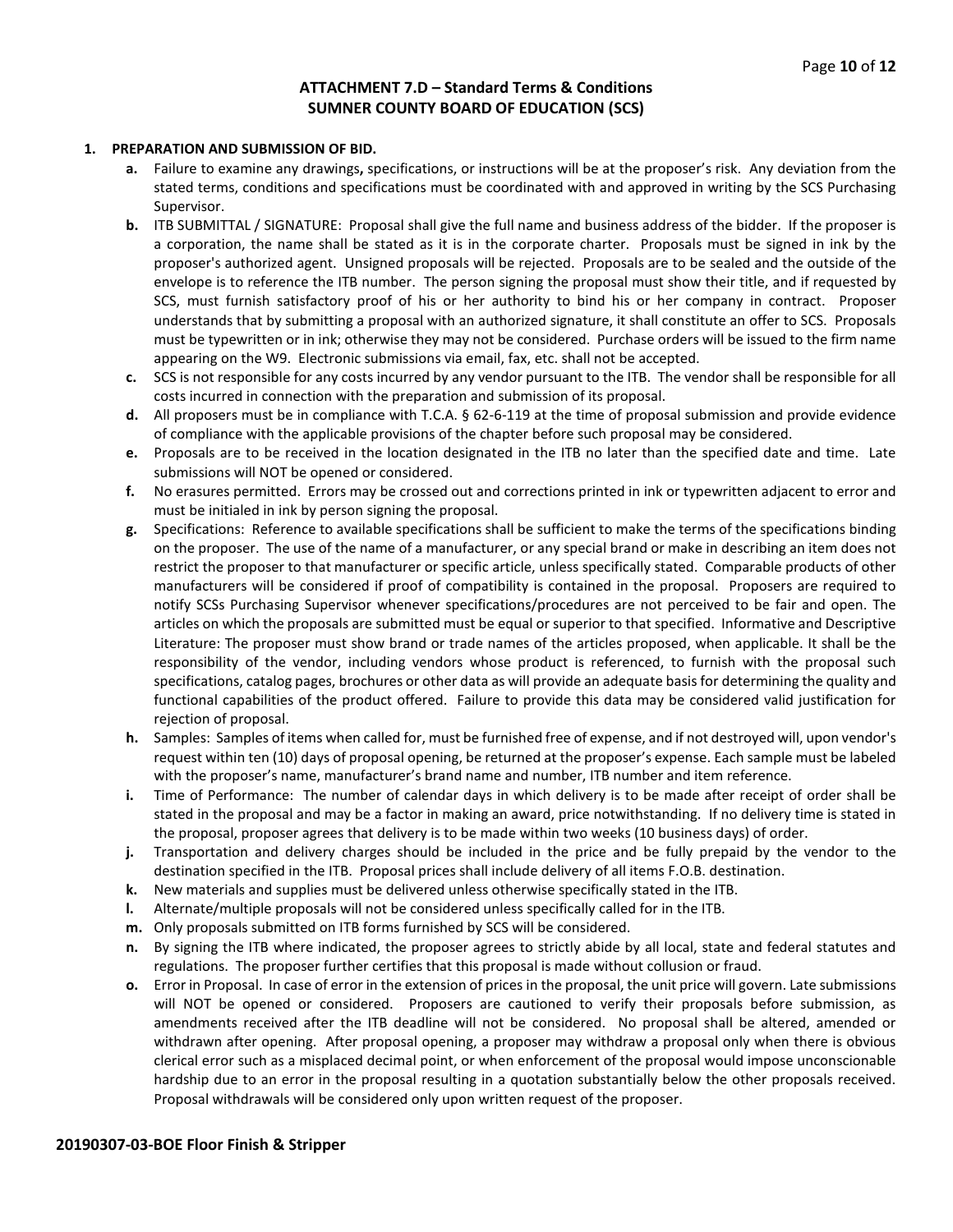- **2. OPEN RECORDS.** In order to comply with the provisions of the Tennessee Open Records Act, all proposals will be publicly opened and are subject to public inspection after the award upon written request. Proposers may be present at ITB opening. Summary information will be posted the SCS website, www.sumnerschools.org under the Invitation to Bid link.
- **3. ACCEPTANCE AND AWARD.** SCS reserves the right to reject any and all proposals and to waive any informality in proposals and, unless otherwise specified by the proposers to accept any item in the proposal. Action to reject all proposals shall be taken for unreasonably high prices, errors in the bid documents, cessation of need, unavailability of funds, or any other reason approved by SCS.
	- **a.** Contracts and purchases will be made with the lowest, responsive, responsible, qualified proposer. The quality of the articles to be supplied, their conformity with the specifications, their suitability to the requirements of the Institution, cash discount offered, and the delivery terms will be taken into consideration.
	- **b.** Any deviation from these stated terms, specifications and conditions must be coordinated with and approved in writing by the Purchasing Supervisor.
	- **c.** Prices quoted on the response (if any) are to be considered firm and binding until the said equipment, supplies or services are in the possession of SCS.
	- **d.** SCS reserves the right to order more or less than the quantity listed in the proposal.
	- **e.** If a proposal fails to state a time within which a proposal must be accepted, it is understood and agreed that SCS shall have ninety (90) days to accept.
	- **f.** No purchase or contract is authorized or valid until the issuance of a SCS purchase order in accordance with SCS policy. No SCS employee is authorized to purchase equipment, supplies or services prior to the issuance of such a purchase order.
	- **g.** The contract may not be assigned without written SCS consent.
	- **h.** If the appropriate space is marked on the ITB, other Institutions (such as State, Local and/or Public Agencies) may purchase off the contract during the same period as SCS.
	- **i.** The awarded proposer will be required to post a performance and payment bond in the amount of 25% of the contract price if it exceeds \$100,000 as stated by T.C.A. §12-4-201.
	- **j.** If the project cost is in excess of \$25,000 a performance bond must be secured by the requesting part in an amount equal to the market improvement value.
- **4. PAYMENT**. Payment terms must be specified in the proposal, including any discounts for early payment. Partial payments will not be approved unless justification for such payment can be shown. Terms will be NET 30 days. Payment will not be made until the conditions and specifications of the ITB are inspected and approved as conforming by persons appointed by SCS.
- **5. DEFAULT OF SELECTED VENDOR.** In case of vendor default, SCS may procure the articles or services from other sources and hold the defaulting vendor responsible for any resulting cost. If the awarded vendor violates any terms of their proposal, the contract, SCS policy or any law, they may be disqualified from submitting proposals for a period of two years for minor violations or longer for major violations. Proposals from disqualified bidders will not be accepted during the period of disqualification.
- **6. INSPECTION OF PURCHASES.** Articles received which are not equivalent will not be accepted and will be picked up by the vendor or returned to vendor, shipping charges collect. SCS shall have a reasonable period in which to inspect and accept or reject materials without liability. If necessity requires SCS to use nonconforming materials, an appropriate reduction in payment may be made.
- **7. TAXES.** SCS is tax exempt; do not include taxes in quotation. Vendors making improvements or additions to or performing repair work on real property for SCS are liable for any applicable sales or use tax on tangible personal property used in connection with the contract or furnished to vendors by the state for use under the contract.
- **8. NONDISCRIMINATION.** SCS is an equal opportunity employer. SCS and bidder agree to comply with Titles VI and VII of the Civil Rights Act of 1964, Title IX of the Education Amendments of 1972, Section 504 of the Rehabilitation Act of 1973, Executive Order 11,246, the Americans with Disabilities Act of 1990 and the related regulations to each. Each party assures that it will not discriminate against any individual including, but not limited to employees or applicants for employment and/or students, because of race, religion, creed, color, sex, age, disability, veteran status or national origin. In the event that any claims should arise with regards to violations of any such local, state or federal law, statues, rule or regulations, the vendor will indemnify and hold SCS harmless for any damages, including court costs or attorney fees, which might be incurred.